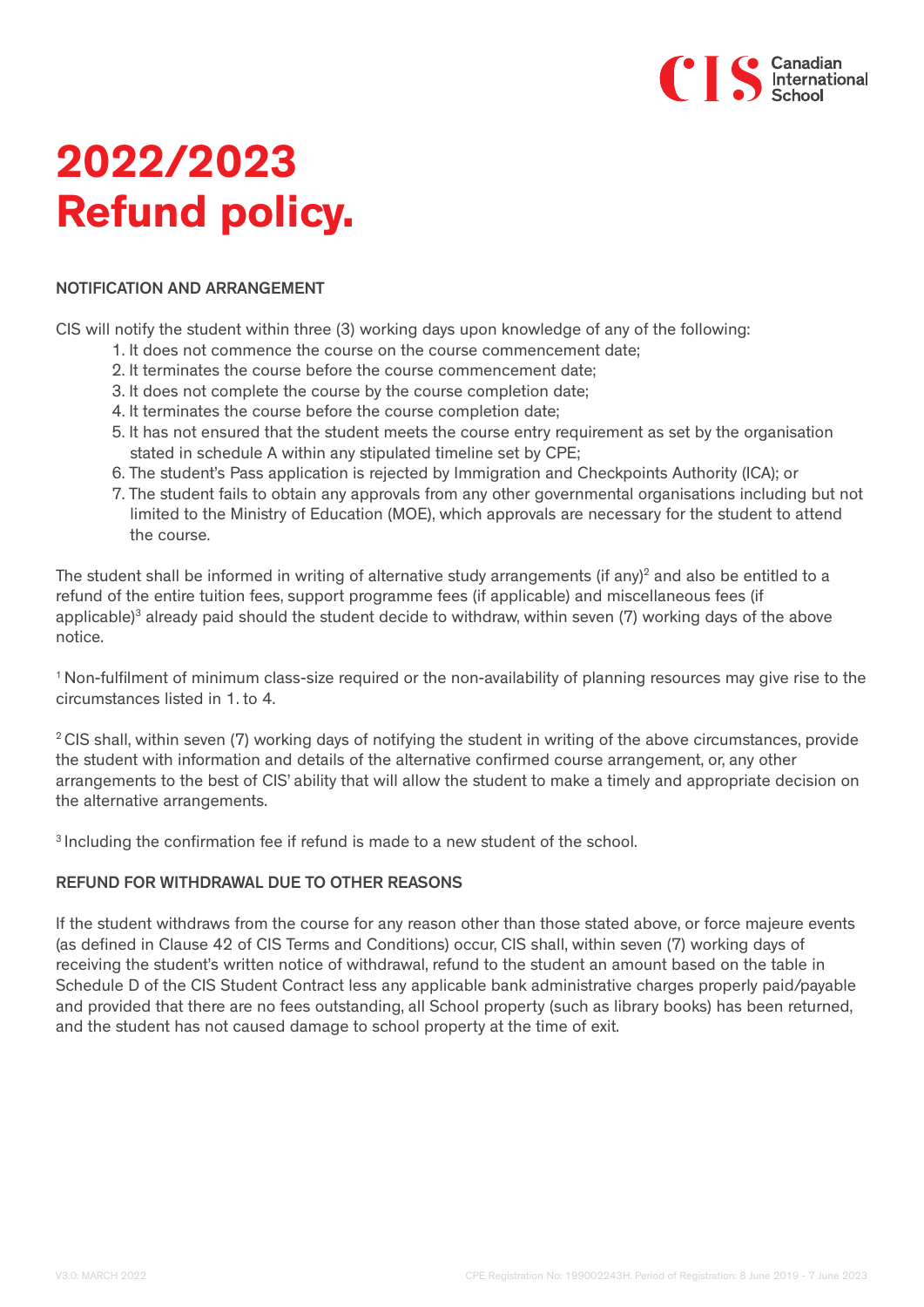# SCHEDULE D - CONTRACT FOR AY 2022/2023 REFUND TABLE

| % of the Tuition Fees<br>and Support Programme<br>Fees (if applicable) paid<br>under Schedule B | If Student's written notice of<br>withdrawal is received during<br>Semester 1(*): | If Student's written notice of<br>withdrawal is received during<br>Semester 2(*): |
|-------------------------------------------------------------------------------------------------|-----------------------------------------------------------------------------------|-----------------------------------------------------------------------------------|
| $75\%$ (^)                                                                                      | Before 16 June 2022                                                               | Before 25 November 2022                                                           |
| $25\%$ (^)                                                                                      | Between 16 June 2022<br>and 14 August 2022                                        | Between 25 November 2022<br>and 23 January 2023                                   |
| $10\%$ (^)                                                                                      | Between 15 August 2022<br>and 21 August 2022                                      | Between 24 January 2023<br>and 30 January 2023                                    |
| $0\%$                                                                                           | After 21 August 2022                                                              | After 30 January 2023                                                             |

\*Please note that dates of notice of withdrawal will be adjusted accordingly should there be changes to the Course Commencement Date.

^This does not apply if Student's leaving date with CIS is after 21 August 2022 (Semester 1) / 30 January 2023 (Semester 2).

# REFUND POLICY FOR STUDENTS ENROLLED BEFORE 21 DECEMBER 2009

#### Tuition and support programme fees

| % of the fuition fees and<br>support programme Fees<br>paid under Schedule B<br>of the Student Contract | If student's written notice of withdrawal is received:        |
|---------------------------------------------------------------------------------------------------------|---------------------------------------------------------------|
| $100\%$                                                                                                 | At any point before the commencement date of<br>each semester |
| $0\%$                                                                                                   | At any point after the commencement date of<br>each semester  |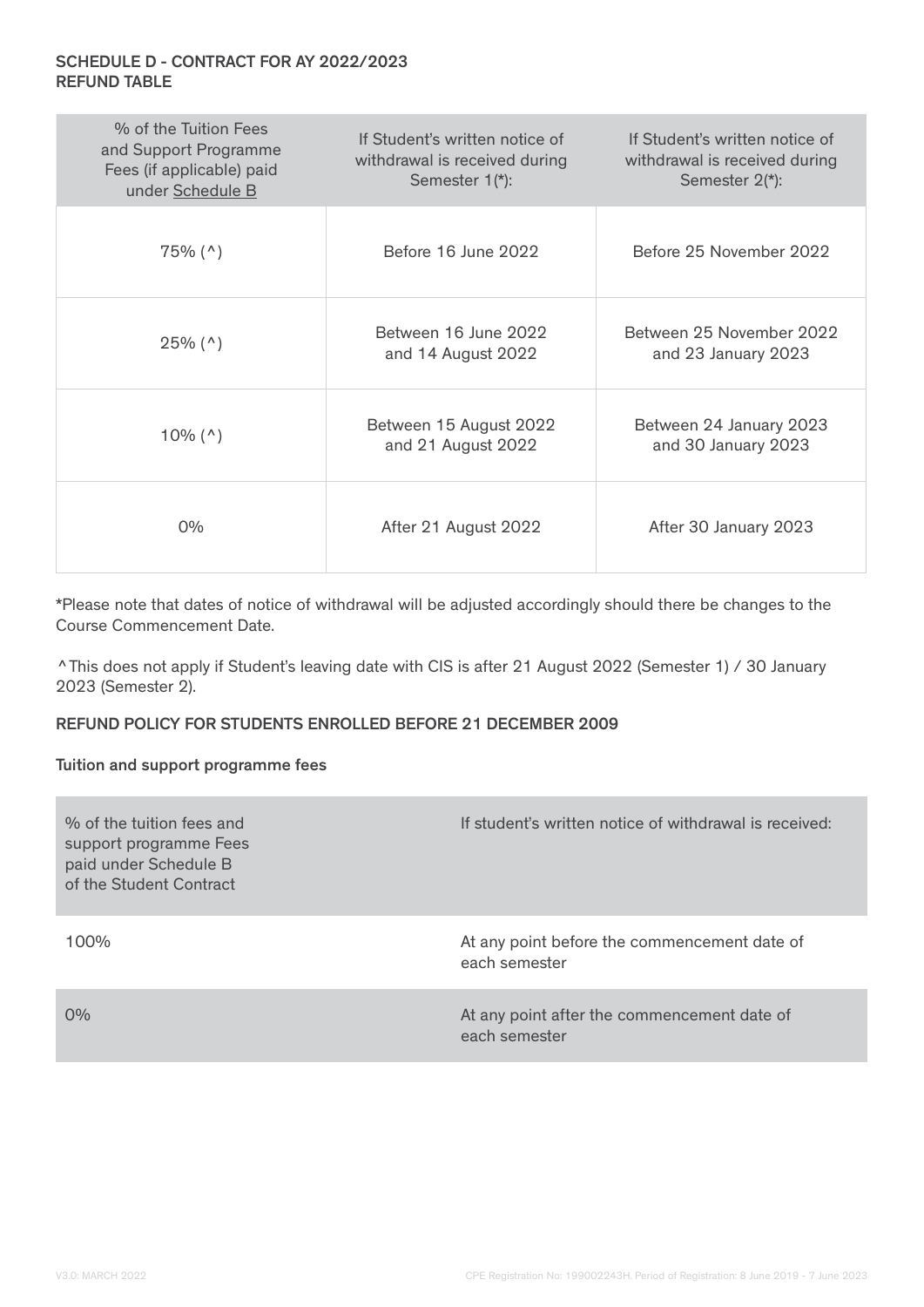### FAMILY DEPOSIT REFUND POLICY

Students enrolled at CIS prior to 21 December 2009 who have a refundable family deposit on account with the school must comply with the withdrawal deadlines and procedures mentioned below.

CIS reserves the right to review the withdrawal deadlines and procedures. Students/parents will be advised in advance of any changes.

If there are no fees outstanding, all school property (such as library books) has been returned, and the student has not caused damage to school property at the time of exit, the deposit will be refunded in accordance with the refund policy below after Admission receives a written notice for withdrawal in the prescribed form. A withdrawal notice is not confirmed until the Admissions received the fully completed CIS Withdrawal Notice form, and an acknowledgement of receipt has been received by the parent that such notice has been received. No other confirmation - written or otherwise - will suffice.

## 1. 100% refund

The deposit will be refunded in full if a written notice for withdrawal in the prescribed form is submitted to the Admissions Department in accordance with the prescribed withdrawal deadlines\* mentioned below:

- 1. No later than 1 April (or the next school day) should the student leave between 1 May and the last day of the second semester of any school year (both dates inclusive) or is not returning in the new school year;
- 2. No later than 1 December (or the next school day) should the student not be returning after December break or is not returning for the second semester; Not less than one (1) month before the

 last day of regular school attendance should the student leave at any other time of the year other than as specified in point (1) or (2) above.

# 2. 50% / no refund

Failure to meet the necessary withdrawal deadlines means that the school will retain the family deposit in accordance with the below mentioned conditions:

- 1. If a student is withdrawn after admission, and the withdrawal notice has not been received by the respective deadline, that student will forfeit 50% of his applicable family deposit.
- 2. Where two or more children from one family are withdrawn, and the withdrawal notice has not been received by the respective deadline, the entire (i.e. 100%) family deposit will be forfeited.

## REFUND FOR WITHDRAWAL/TERMINATION OF ENROLMENT

Notwithstanding the generality of the clauses outlined above, CIS shall provide a refund of any unconsumed tuition fees, support programme fees and/or miscellaneous fees already paid should the student decide to withdraw or the student's enrolment is terminated for the following reasons:

1. The student is expelled from CIS for a serious breach of any of the rules or regulations of CIS including but not limited to the code of conduct in the Parents/Student Handbook; Clause 3.6, 5.2, 5.4 of CIS Terms and Conditions apply.

#### CONFIRMATION FEE IS NON-REFUNDABLE

For the avoidance of doubt, if the student is withdrawn or terminated from CIS under the refund for withdrawal due to other reasons, or refund for withdrawal/termination of enrolment above, the confirmation fee is non-refundable regardless of whether the student has started the course or not.

#### REFUND DURING COOLING OFF PERIOD

CIS will provide the student with a cooling-off period of seven (7) working days after the date that the contract has been signed by both parties.